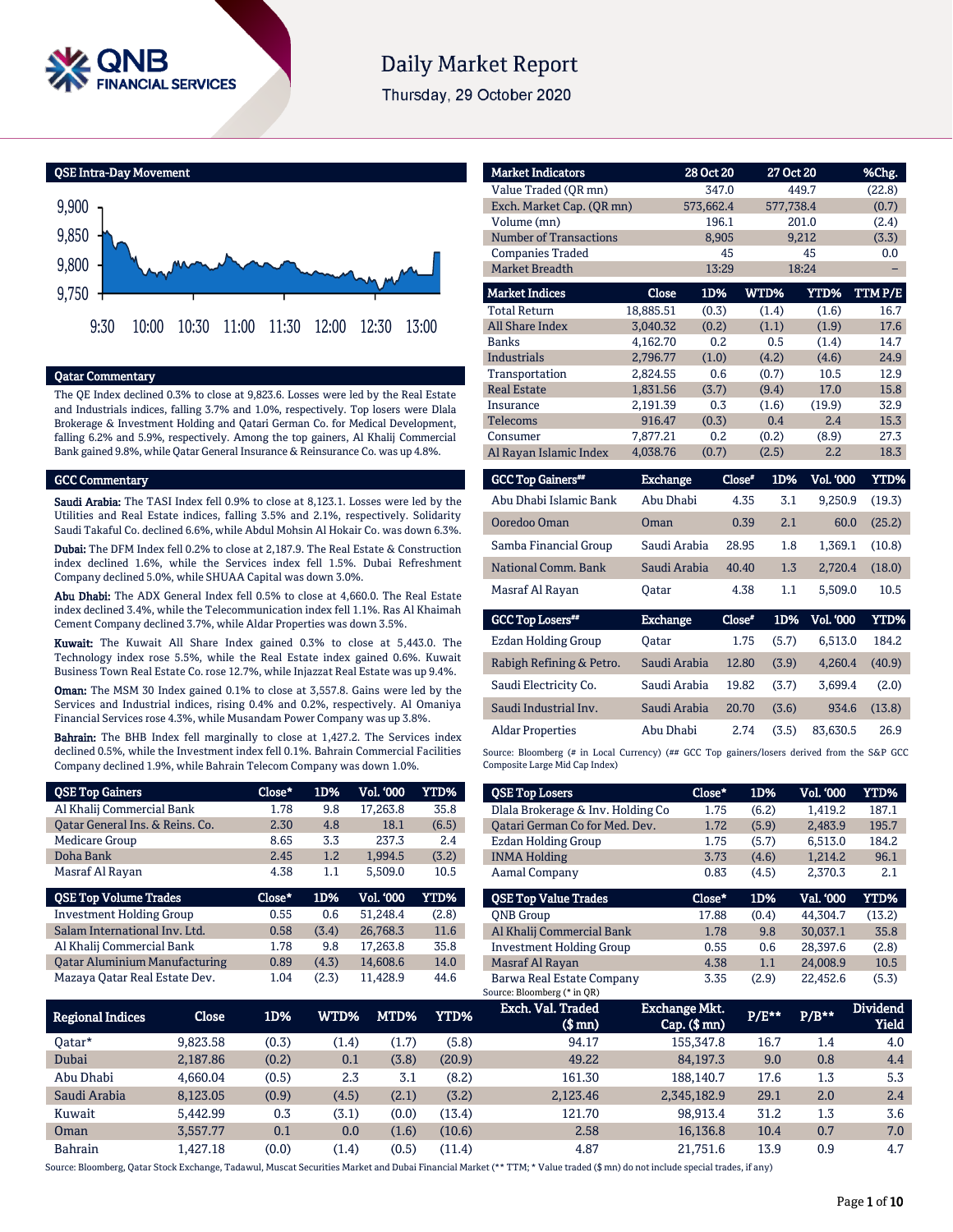## Qatar Market Commentary

- The QE Index declined 0.3% to close at 9,823.6. The Real Estate and Industrials indices led the losses. The index fell on the back of selling pressure from Qatari and Arab shareholders despite buying support from GCC and Foreigners shareholders.
- Dlala Brokerage & Investment Holding Company and Qatari German Company for Medical Development were the top losers, falling 6.2% and 5.9%, respectively. Among the top gainers, Al Khalij Commercial Bank gained 9.8%, while Qatar General Insurance & Reinsurance Company was up 4.8%.
- Volume of shares traded on Wednesday fell by 2.4% to 196.1mn from 201.0mn on Tuesday. Further, as compared to the 30-day moving average of 311.3mn, volume for the day was 37.0% lower. Investment Holding Group and Salam International Investment Limited were the most active stocks, contributing 26.1% and 13.6% to the total volume, respectively.

| <b>Overall Activity</b>        | Buy %* | Sell %* | Net (QR)         |
|--------------------------------|--------|---------|------------------|
| Oatari Individuals             | 45.56% | 50.88%  | (18, 471, 710.2) |
| <b>Oatari Institutions</b>     | 20.89% | 16.42%  | 15,496,398.2     |
| Oatari                         | 66.44% | 67.30%  | (2,975,312.0)    |
| <b>GCC</b> Individuals         | 1.38%  | 1.26%   | 414,935.9        |
| <b>GCC</b> Institutions        | 3.21%  | 2.50%   | 2,442,657.3      |
| <b>GCC</b>                     | 4.59%  | 3.77%   | 2,857,593.2      |
| Arab Individuals               | 10.34% | 12.36%  | (7,014,305.0)    |
| <b>Arab Institutions</b>       |        | 0.11%   | (382, 880.0)     |
| Arab                           | 10.34% | 12.47%  | (7,397,185.0)    |
| <b>Foreigners Individuals</b>  | 5.04%  | 4.59%   | 1,576,960.2      |
| <b>Foreigners Institutions</b> | 13.59% | 11.88%  | 5,937,943.5      |
| <b>Foreigners</b>              | 18.63% | 16.46%  | 7,514,903.7      |

Source: Qatar Stock Exchange (\*as a % of traded value)

## Earnings Releases, Global Economic Data and Earnings Calendar

#### Earnings Releases

| <b>Company</b>                                     | Market         | <b>Currency</b> | Revenue (mn)<br>302020 | % Change<br>YoY | <b>Operating Profit</b><br>(mn) 3Q2020 | % Change<br>YoY | <b>Net Profit</b><br>$(mn)$ 302020 | % Change<br>YoY |
|----------------------------------------------------|----------------|-----------------|------------------------|-----------------|----------------------------------------|-----------------|------------------------------------|-----------------|
| Saudi Industrial Services Co.                      | Saudi Arabia   | <b>SR</b>       | 259.7                  | 50.9%           | 91.7                                   | 515.4%          | 28.1                               | 319.4%          |
| Umm Al-Qura Cement Co.                             | Saudi Arabia   | <b>SR</b>       | 87.6                   | 37.0%           | 38.5                                   | 53.4%           | 31.9                               | 68.5%           |
| Savola Group                                       | Saudi Arabia   | <b>SR</b>       | 4,587.3                | $-10.9%$        | 439.3                                  | 2.9%            | 283.7                              | 27.9%           |
| Takween Advanced Industries Co.                    | Saudi Arabia   | <b>SR</b>       | 288.2                  | $-8.4%$         | 13.3                                   | N/A             | 6.1                                | N/A             |
| Bawan Co.                                          | Saudi Arabia   | <b>SR</b>       | 548.5                  | 4.4%            | 30.6                                   | 147.9%          | 29.6                               | 806.7%          |
| National Gypsum Co.                                | Saudi Arabia   | <b>SR</b>       | 29.5                   | 37.5%           | 10.0                                   | 27.7%           | 9.3                                | 34.2%           |
| Abdulmohsen Alhokair Group for<br>Tourism and Dev. | Saudi Arabia   | <b>SR</b>       | 113.2                  | $-62.5%$        | (90.3)                                 | N/A             | (109.3)                            | N/A             |
| Alujain Corp.                                      | Saudi Arabia   | <b>SR</b>       | 3.3                    | $-51.3%$        | 16.5                                   | N/A             | 15.9                               | N/A             |
| Middle East Paper Co.                              | Saudi Arabia   | <b>SR</b>       | 167.5                  | $-7.3%$         | 4.5                                    | $-39.4%$        | 0.4                                | -55.4%          |
| International Holdings Co.                         | Abu Dhabi      | <b>AED</b>      | 2.2                    | 726.5%          | 0.6                                    | 3295.1%         | 1.0                                | 5675.7%         |
| <b>BMMI</b>                                        | Bahrain        | <b>BHD</b>      | 24.1                   | $-10.0%$        | 0.4                                    | $-85.0%$        | 0.5                                | $-76.1%$        |
| Bahrain Telecommunication Co.                      | <b>Bahrain</b> | <b>BHD</b>      | 95.9                   | $-1.0%$         |                                        |                 | 14.4                               | 40.8%           |

Source: Company data, DFM, ADX, MSM, TASI, BHB.

### Global Economic Data

| Date  | Market. | Source                                  | Indicator                        | Period | Actual | Consensus | <b>Previous</b> |
|-------|---------|-----------------------------------------|----------------------------------|--------|--------|-----------|-----------------|
| 10/28 | US      | Mortgage Bankers Association            | <b>MBA Mortgage Applications</b> | 23-Oct | .7%    | -         | 0.6%            |
| 10/28 | France  | <b>INSEE National Statistics Office</b> | <b>Consumer Confidence</b>       | Oct    | 94     | 93        | 95              |

Source: Bloomberg (s.a. = seasonally adjusted; n.s.a. = non-seasonally adjusted; w.d.a. = working day adjusted)

#### Earnings Calendar

| <b>Tickers</b> | <b>Company Name</b>                  | Date of reporting 3Q2020 results | No. of days remaining | <b>Status</b> |
|----------------|--------------------------------------|----------------------------------|-----------------------|---------------|
| <b>GISS</b>    | <b>Gulf International Services</b>   | 29-Oct-20                        |                       | Due           |
| <b>NLCS</b>    | Alijarah Holding                     | 29-Oct-20                        |                       | Due           |
| ZHCD           | Zad Holding Company                  | 29-Oct-20                        |                       | Due           |
| <b>AKHI</b>    | Al Khaleej Takaful Insurance Company | 29-Oct-20                        |                       | Due           |

Source: QSE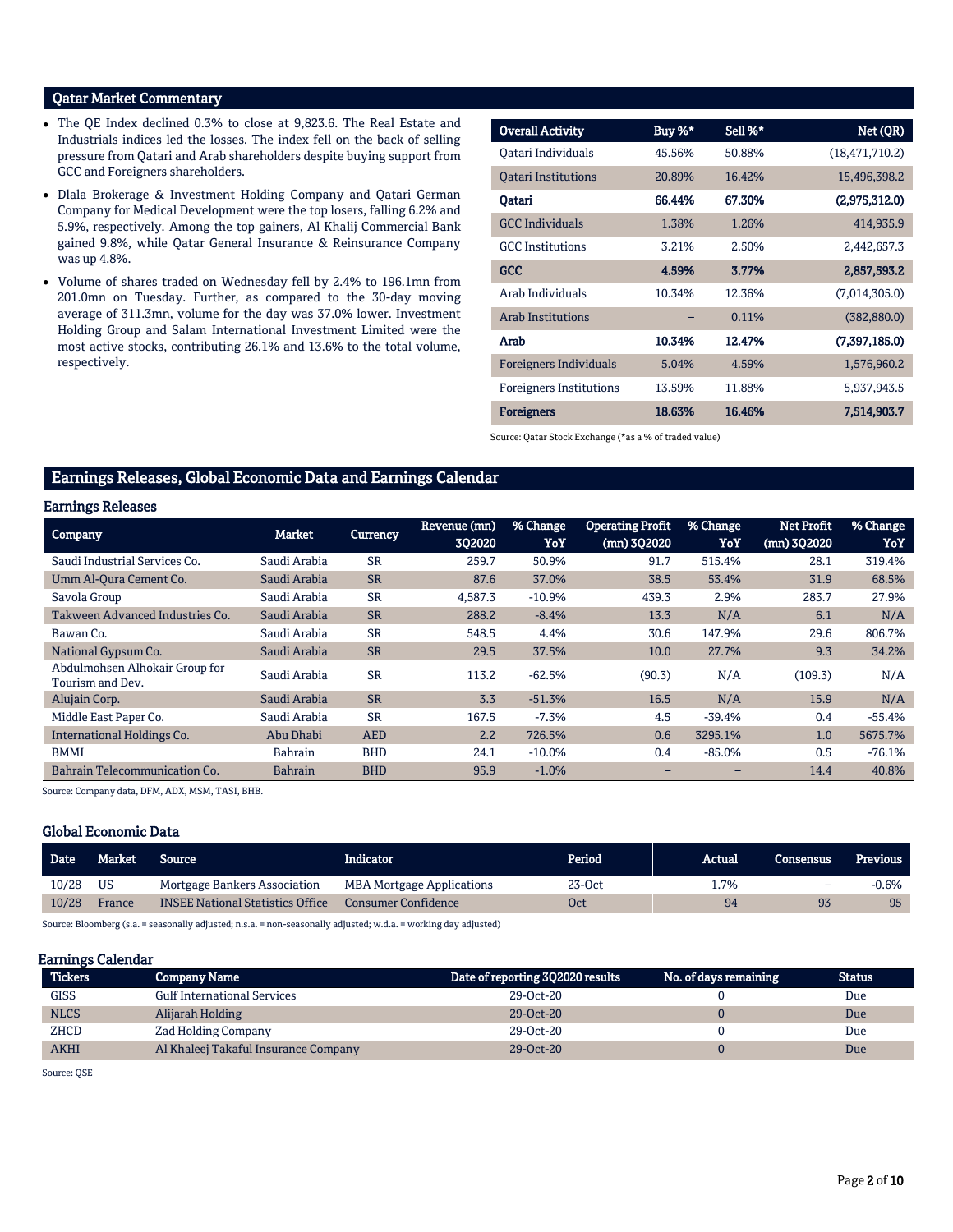## News

Qatar

 ORDS' bottom line rises 53.2% YoY and 50.5% QoQ in 3Q2020 – Ooredoo's (ORDS) net profit rose 53.2% YoY (+50.5% QoQ) to QR649.8mn in 3Q2020.The company's Revenue came in at QR7,295.9mn in 3Q2020, which represents a decrease of 2.2% YoY. However, on QoQ basis Revenue rose 6.9%. EPS amounted to QR0.20 in 3Q2020 as compared to QR0.13 in 3Q2019 and (2Q2020: QR0.13). In 9M2020, ORDS recorded net profit of QR1,468.2mn as compared to QR1,265.2mn in 9M2019. EPS amounted to QR0.46 in 9M2020 compared to QR0.39 in 9M2019. Ooredoo Group continues to witness strong demand for its product and services, as demonstrated by the 3% increase in its customer base to 119mn during the challenging times, supported by strong customer growth in Indonesia and Myanmar. Driven by a favorable foreign exchange environment, Ooredoo Group's nine-month net profit jumped 16% YoY to QR1.5bn. Group's revenue declined by 3% YoY to QR21.4bn in the nine-month period up to September, due to the COVID-19 pandemic impact, with a reduction in handset sales and roaming business as well as macroeconomic weakness in some of our markets. This was partially offset by growth in Indonesia. EBITDA declined by 4% YoY to QR9.2bn in the ninemonth period, impacted by lower revenues and higher cost of sales as well as challenging market conditions in Algeria, Kuwait, Iraq and Oman. The company maintains its focus on digitalization and cost optimization, which is reflected in the strong EBITDA margin for the 9M2020 and 3Q2020 periods. Data revenues account for more than 50% of total revenue driven by Ooredoo's data leadership and digital transformation initiatives across the countries it operates. Ooredoo Group said it has healthy cash reserve and liquidity levels to be able to absorb the impact of COVID-19 pandemic. Indosat Ooredoo reported revenue growth of 6% as it implemented its strategy of offering simple, relevant, and transparent products. Ooredoo Kuwait experienced revenue growth in 3Q2020 over 2Q2020, Ooredoo Algeria showed signs off an improved market situation in the recent months. Ooredoo Oman increased 5G coverage further, while Asiacell is preparing for the launch of LTE in 2021. Ooredoo Tunisia improved its mobile data leadership position and in our home market in Qatar, we improved revenue sequentially and year on year in 3Q2020. Ooredoo Group's CEO, Sheikh Saud bin Nasser Al-Thani said, "Ooredoo Group reported a healthy set of results, despite challenging circumstances due to the COVID-19 pandemic. Group revenues for the first nine months of 2020 were QR21bn, down 3% compared to the same period last year, due to macroeconomic weaknesses in some of our markets that were partially offset by a robust performance in Indonesia." He added, "We continued to focus of optimizing our cost base to absorb some of the pressure from the decline in revenues. For the first nine months of 2020, group EBITDA declined 4% to QR9.2bn, compared to the same period last year, due the decline in revenues. However, group net profit increased 16% during the same period, benefiting from FX gains in certain markets. Ooredoo Group continues to witness strong demand for its product and services, as demonstrated by the 3% increase in our customer base to 119mn during these challenging times, supported by strong customer growth in

Indonesia and Myanmar." (Company Press Release, QSE, Gulf-Times.com)

- AHCS' bottom line declines 6.2% YoY in 3Q2020, above our estimate – Aamal Company (AHCS) reported net profit of QR71.2mn in 3Q2020 as compared to net profit of QR75.9mn in 3Q2019 (-6.2% YoY) and net loss of QR62.2mn in 2Q2020, above our estimate of QR54.3mn. The company's Revenue came in at QR338.0mn in 3Q2020, which represents an increase of 9.3% YoY (+30.0% QoQ). In 9M2020, AHCS reported net profit of QR91.6mn as compared to QR257.8mn in 9M2019. EPS amounted to QR0.01 in 9M2020 as compared to QR0.04 in 9M2019. Despite the challenging market conditions presented by the pandemic and the strong competition, the trading and distribution segment delivered a commendable performance with revenue and net profit expanding 26% and 18%, respectively, largely attributable to Ebn Sina Medical, which recorded a significant increase in orders. Meanwhile, the industrial manufacturing segment has started seeing signs of improvement in the levels of project activity, as Qatar prepare to host the 2022 FIFA World Cup. Aamal Cables won a major three-year contract with Kahramaa, the sole transmission and distribution system owner and operator for the electricity and water segments in Qatar, to supply 11KV medium voltage and pilot power cables. "This significant contract, worth QR694mn over three years, demonstrates our strong competitive positioning in the sector. The industrial manufacturing segment recorded top line growth of 23.8% YoY driven by new contract wins, although pricing and margins remained under pressure from continuing acute competition at Aamal Readymix. The performance of the property segment continued to be impacted by the waiving of rents for commercial tenants at both City Center Doha and Souk Al Harraj, a decision that it took to support the tenants during these challenging times. In the managed services segment, Aamal Services has been impacted by reduced demand for hospitality and facilities management services, whilst other businesses such as Fun City and Winter Wonderland remained closed as a result of COVID-19-related restrictions imposed by the Qatari government. AHCS' CEO and Managing Director, Sheikh Mohamed bin Faisal Al-Thani said, "We expect conditions to remain challenging throughout the remainder of 2020 as uncertainty prevails around the COVID-19 pandemic, its progression, severity and duration. Notwithstanding the uncertainty in global markets, in the longer term, there are significant opportunities across all four of Aamal's segments." Sheikh Mohamed said he is confident that the diversification of the business model and the strength of the balance sheet would ensure the group will remain well-positioned to grasp opportunities as the market recovers. (QNB FS Research, QSE, Gulf-Times.com)
- Page 3 of 10 MPHC's bottom line rises 3.5% YoY and 150.4% QoQ in 3Q2020 – Mesaieed Petrochemical Holding Company's (MPHC) net profit rose 3.5% YoY (+150.4% QoQ) to QR195.4mn in 3Q2020.The company's 'Share of profit from joint ventures' came in at QR192.1mn in 3Q2020, which represents an increase of 7.5% YoY (+155.4% QoQ). In 9M2020, MPHC recorded net profit of QR330.5mn as compared to QR493.4mn in 9M2019. EPS amounted to QR0.026 in 9M2020 as compared to QR0.039 in 9M2019. The YoY financial performance was impacted by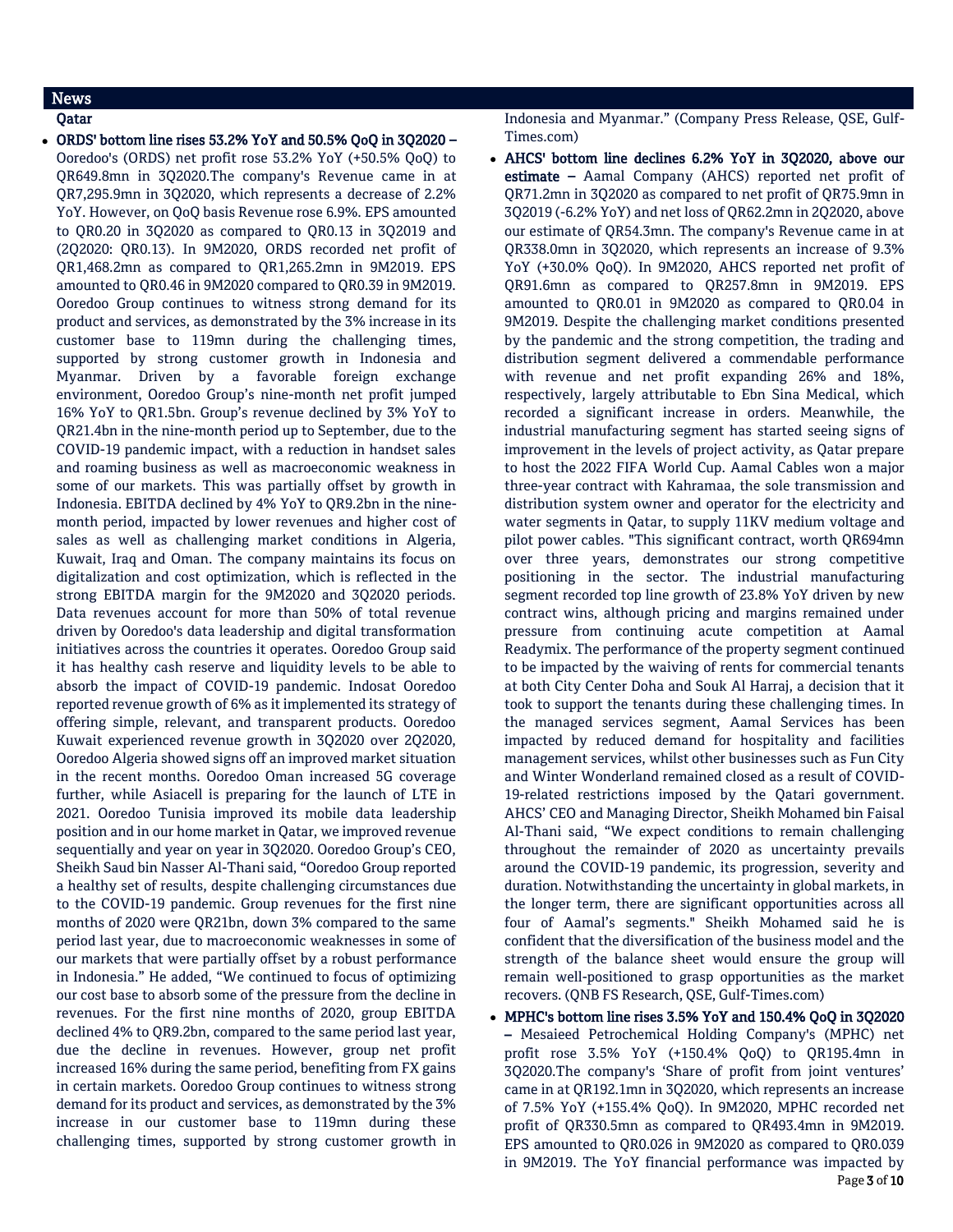current global macroeconomics, including unprecedented adversities amid COVID-19 outbreak. These external forces, outside the group's control, exerted pressure on the product prices, and witnessed a decline by 20% YoY basis. On QoQ basis, the group's revenue and net profits increased by 36% and 150% respectively, mainly attributed to the improved product prices in the current quarter. The group's sales volumes declined 11% YoY, driven by a combination of reasons including lockdowns of key market geographies, weaker demand and lower production due to periodic planned maintenance shutdowns. The decline in selling prices and sales volumes, on a combined basis, contributed to a decrease of QR659mn in the net profits during the review period. MPHC continued to benefit from the supply of competitively priced feedstock, under longterm supply agreements. These contracting arrangements are an important value driver for the group's performance in a competitive market environment. The feedstock cost savings on lowered unit prices and volumes contributed QR136mn to the bottom-line earnings for the nine months period. The petrochemicals segment reported total revenue of QR1.2bn, a decrease of 30% and net profit amounted to QR237mn, with a decline of 66% compared to the same period last year. The revenue and earnings were impacted by a drop in sales volumes by 13% and selling prices by 20%. The reduction in sales volumes was primarily due to the planned periodic turnaround of QChem-II facilities during the first quarter of 2020, while decline in selling prices was attributed to softening demand for petrochemical products arising from the current macroeconomic backdrop. The production volumes dropped by 13% compared to 9M2019, amid periodic planned turnarounds, which are necessary to maintain the plant life and ensure health safety and environment standards. The chlor-alkali segment revenue declined 25% to QR377mn due to 8% fall in sales volumes and 19% in selling prices. Sales volumes were down due to the planned shutdown of the facilities in 1Q2020 and non-availability of access to the core markets for chloralkali products, due to COIVID-19 lockdowns in the first part of the April-June this year. Accordingly, net profit shrank 70% to QR42mn. Liquidity remained robust as cash and cash equivalents of MPHC amounted to QR1.6bn. The total assets reached QR15.9bn at the end of September 30, 2020. (QSE, Peninsula Qatar)

 UDCD's net profit declines 90.4% YoY and 76.1% QoQ in 3Q2020 – United Development Company's (UDCD) net profit declined 90.4% YoY (-76.1% QoQ) to QR9.0mn in 3Q2020. The company's Revenue came in at QR285.9mn in 3Q2020, which represents a decrease of 33.3% YoY. However, on QoQ basis Revenue rose 6.9%. In 9M2020, UDCD posted net profit of QR96.0mn as compared to QR318.9mn in 9M2019. EPS amounted to QR0.027 in 9M2020 as compared to QR0.090 in 9M2019. In spite of the pandemic's negative impact, UDCD has been actively pursuing development activities at The Pearl-Qatar and Gewan Island, while maintaining quality, safety, and environmental standards, which ensures UDC's sustainable growth and creates new opportunities and revenue sources over the long term. UDCD has also achieved major strides in the development of Gewan Island with four major concrete pours completed on Crystal Residence's 15 mixed-use buildings, marking the completion of more than a third of the total land

area, in addition to ongoing dredging and infrastructure activities throughout the Island. The reopening of beaches, mosques, retail stores, and restaurants has resulted in an increase in visitor influx and consequently commercial activity, UDCD stated. (QSE, Qatar Tribune, Gulf-Times.com)

- MERS posts 14.9% YoY increase but 41.9% QoQ decline in net profit in 3Q2020 – Al Meera Consumer Goods Company's (MERS) net profit rose 14.9% YoY (but declined 41.9% on QoQ basis) to QR32.9mn in 3Q2020.The company's Sales came in at QR758.5mn in 3Q2020, which represents an increase of 12.4% YoY. However, on QoQ basis Sales fell 25.7%. In 9M2020, MERS posted net profit of QR140.1mn as compared to QR123.6mn in 9M2019. EPS amounted to QR0.70 in 9M2020 as compared to QR0.62 in 9M2019. (QSE, Gulf-Times.com)
- SIIS reports net loss of QR11.2mn in 3Q2020 Salam International Investment Limited (SIIS) reported net loss of QR11.2mn in 3Q2020 as compared to net profit of QR6.2mn in 3Q2019 and net loss of QR48.5mn in 2Q2020.The company's 'Revenue from contracts with customers' came in at QR354.9mn in 3Q2020, which represents a decrease of 21.4% YoY. However, on QoQ basis 'Revenue from contracts with customers' rose 72.4%. In 9M2020, SIIS posted net loss of QR97.2mn as compared to QR64.4mn in 9M2019. Loss per share amounted to QR0.085 in 9M2020 as compared to earnings per share of QR0.056 in 9M2019. (Company Press Release)
- MRDS' bottom line rises 92.2% YoY in 3Q2020 Mazaya Real Estate Development (MRDS) reported net profit of QR9.0mn in 3Q2020 as compared to net profit of QR4.7mn in 3Q2019 (+92.2% YoY) and net loss of QR0.2mn in 2Q2020. In 9M2020, MRDS recorded net profit of QR15.6mn as compared to QR18.3mn in 9M2019. EPS amounted to QR0.0135 in 9M2020 as compared to QR0.016 in 9M2019. (QSE)
- QOIS' bottom line rises 107.2% QoQ in 3Q2020 Qatar Oman Investment Company (QOIS) reported net profit of QR3.8mn in 3Q2020 as compared to net loss of QR0.6mn in 3Q2019 and net profit of QR1.8mn in 2Q2020 (+107.2% QoQ).The company's 'Net investment and interest income' came in at QR4.6mn in 3Q2020, which represents an increase of 716.1% YoY (+77.1% QoQ). In 9M2020, QOIS recorded net profit of QR7.4mn as compared to QR3.5mn in 9M2019. EPS amounted to QR0.023 in 9M2020 as compared to QR0.011 in 9M2019. (Company Press Release, QSE)
- DOHI posts ~178% YoY increase but ~26% QoQ decline in net profit in 3Q2020 – Doha Insurance Group's (DOHI) net profit rose ~178% YoY (but declined ~26% on QoQ basis) to ~QR13mn in 3Q2020. In 9M2020, DOHI recorded net profit of QR44.8mn as compared to QR40mn in 9M2019. EPS amounted to QR0.09 in 9M2020 as compared to QR0.08 in 9M2019. (QSE)
- QFBQ reports net loss of QR20.2mn in 3Q2020 Qatar First Bank (QFBQ) reported net loss of QR20.2mn in 3Q2020 as compared to net profit of QR1.5mn in 3Q2019 and net loss of QR16.1mn in 2Q2020. Total Income decreased 1.5% YoY; however, on QoQ basis Total Income rose from QR0.42mn to QR16.0mn in 3Q2020. Loss per share amounted to QR0.029 in 3Q2020 vs. EPS of QR0.002 in 3Q2019. The bank's total assets stood at QR2,633.2mn at the end of September 30, 2020, down 8.3% YoY. However, on QoQ basis the bank's total assets increased 3.4%. Financing Assets were QR520.5bn, registering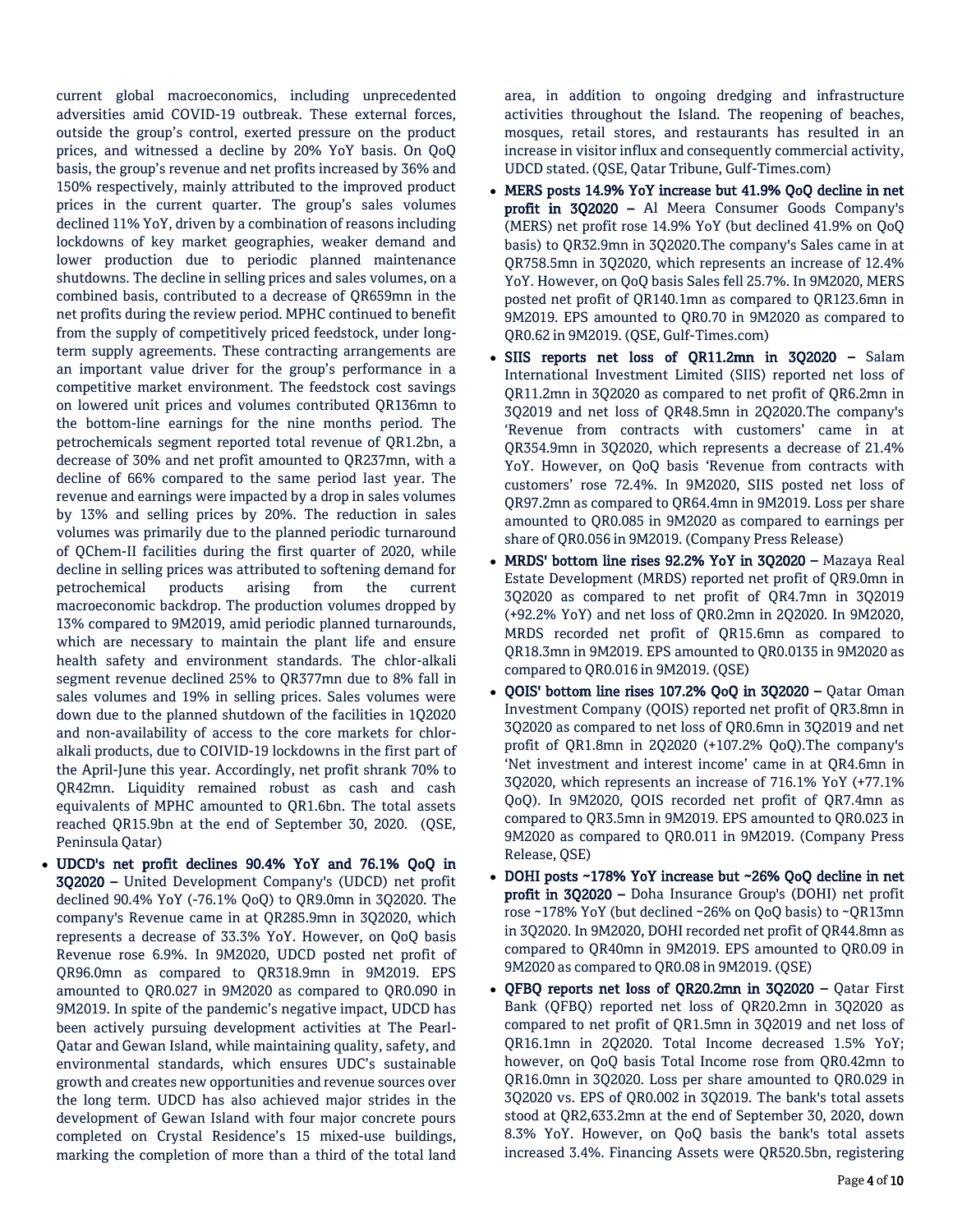a fall of 59.5% YoY (-0.3% QoQ) at the end of September 30, 2020. Customers' balance rose 44.5% YoY and 34.1% QoQ to reach QR182.7bn at the end of September 30, 2020. In 9M2020, QFBQ recorded net loss of QR227.9mn as compared to net loss of QR299.8mn in 9M2019. Loss per share amounted to QR0.326 as compared to loss per share of QR0.428. QFBQ's total income remained stable for the third quarter compared to the same period of 2019. However, the composition of total income was restructured as a result of the shift in the bank's strategy to focus on structured investment products. As a result of this strategic shift, income generated from structured investment products, which includes fee income, dividend income and gain on disposal of equity assets, increased by 169% reaching QR13.4mn compared to QR4.9mn in the same period of 2019. On the expense side, strict cost controls introduced by the bank has resulted in a total reduction in expenses by 28% while enhancing the efficiency levels. The COVID-19 pandemic had a limited impact on the bank's performance in the third quarter which impacted provisions by QR15.8mn. Overall, QFBQ witnessed a stable improvement in financial performance where major performance indicators showed healthy growth trends compared to previous financial years despite the macroeconomic challenges. QFBQ's Board of Directors said, "As we are in the recovery phase of COVID-19, QFBQ's level of resilience and agility has aided the bank in pursuing its longterm plans. QFB's recent addition to its portfolio 'Varsity Brands' received an overwhelming response from investors and it was subscribed in record-time while our investment team focused on increasing the bank's assets through direct sourcing of funds from existing and new clients and offering structured investment products to our investors using multiple deals that generated higher risk-adjusted returns. As part of QFBQ's strategy to focus more on structured investment products, during the third quarter of 2020, we witnessed a strong contribution from this revenue stream." The estimated YoY growth in QFBQ's share was approximately 94% which is a testimony to QFBQ's success in delivering value to its shareholders and investors. (Qatar Tribune)

 Qatar Petroleum, partners announce second gas discovery in South Africa – Qatar Petroleum (QP) has announced a new gas/condensate discovery in South Africa's Luiperd prospect in which it has 25% working interest. The Luiperd prospect – which is located in Block 11B/12B, in the Outeniqua Basin, 175km off the southern coast of South Africa – covers an area of 19,000 square kilometers with water depths ranging from 200 meters to 1,800 meters. This is the second significant discovery in Block 11B/12B, which is operated by Total with a 45% working interest, alongside QP (25%), CNR International (20%) and Main Street (10%). In February 2019, an important gas condensate discovery in the Brulpadda prospect was announced, marking a major milestone for a new play in South Africa. "The initial well results are better than anticipated, and they offer a great opportunity to pursue further exploration and appraisal activities in this area, and to look into integrated commercialization of these findings in alignment with all stakeholders," according to the Minister of State for Energy Affairs as well as QP President and Chief Executive, HE Saad Sherida Al-Kaabi. The Luiperd-1X well was safely drilled to a total depth of about 3,400 meters. The well encountered 73m of net gas/condensate-bearing reservoir in lower cretaceous paddavissie reservoirs. Various development options are currently being evaluated to commercialize these findings. "I would like to congratulate our partners, for their great efforts leading to this discovery in a challenging pandemic environment, safely and efficiently. I am also grateful to the hard and diligent work by QP's exploration team, whose dedicated and successful efforts are well recognized," Al-Kaabi said. (Gulf-Times.com)

- Industrial PPI rises 2.9% in September The Producer Price Index (PPI) of the Industrial sector for September 2020 increased by 2.9% compared with previous month's PPI. The overall PPI for September 2020 was estimated at 42.1 points, according to data released by the Planning and Statistics Authority (PSA). When compared on yearly basis (YoY), the PPI of September 2020 showed a decrease of 31.4% when compared to the PPI of September 2019. The index (PPI) covers goods relating to "Mining" (weight: 72.7%), "Manufacturing" (weight: 26.8%), and "Electricity & Water" (weight: 0.5%). The Mining sector PPI registered an increase of 4% in September 2020 compared with the PPI of August 2020, primarily due to the price increase of "Crude petroleum and natural gas" by 4%, while "Stone, Sand and Clay" decreased by 1.2%. PPI of September 2020, when compared with its counterpart in previous year (September 2019), there was a decrease of 37% The Manufacturing sector showed an increase of 1.4% in September 2020 compared with the previous month's Manufacturing index (August, 2020). When compared on YoY basis (with the PPI of September 2019), the "Manufacturing" PPI of September 2020 showed a decrease of 20%. (Peninsula Qatar)
- Q-Chem gets new CEO Khalid Sultan Al Kuwari has been appointed as the Chief Executive Officer (CEO) of Qatar Chemical Company Limited (Q-Chem) and Qatar Chemical Company II Limited (Q-Chem II) with effect from November 1, 2020, the Mesaieed Petrochemical Holding Company has announced. (Qatar Tribune)
- Real estate deals during October 18-22 cross QR490mn Real estate deals worth QR490.566mn were made in the period between October 18 and October 22 in Qatar, official data showed. The previous period, between October 11 and 15 saw deals worth QR469.756mn being struck. As per the Ministry of Justice's Real Estate Registration Department data, the transactions included those of land, housing units, residential and commercial buildings, residential complexes and multi-use buildings. Most of the sales were concentrated in the municipalities of Al Rayyan, Al Daayen, Umm Salal, Doha, Al Khor, Al Dhakira , Al Wakrah and Al Shahaniyah. (Qatar Tribune)

## International

 Record US third-quarter growth assured as goods trade deficit falls, inventories rise - The US trade deficit in goods narrowed sharply in September and inventories at retailers surged, sealing expectations for record economic growth in the third quarter after the worst performance in at least 73 years. The data from the Commerce Department on Wednesday added to reports ranging from retail sales, durable goods orders and housing that suggested the economy has regained some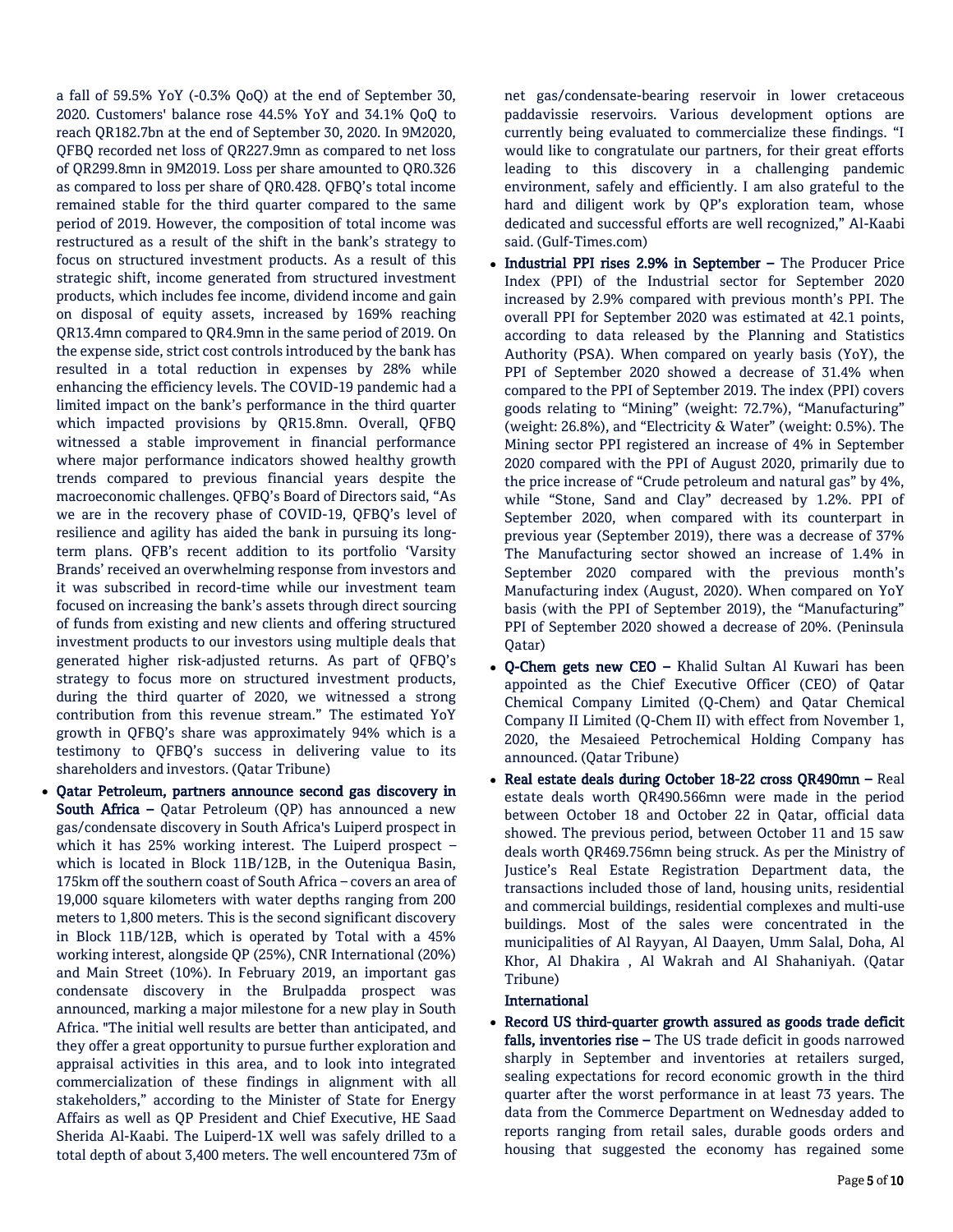footing, though GDP would still likely remain below the department's forecast for the fourth quarter. The anticipated surge in GDP was driven by a more than \$3 trillion government rescue package early this year, which provided a lifeline for many businesses and the unemployed as the COVID-19 pandemic disrupted the economy. The fiscal stimulus has since been exhausted, leaving the outlook for the fourth quarter murky amid a resurgence in new coronavirus cases. The government is scheduled to publish its advance GDP growth estimate for the third quarter on Thursday, five days ahead of the US presidential election next Tuesday. (Reuters)

- Consumer confidence falls in US swing states ahead of presidential election – Consumer confidence dropped sharply in October in three U.S. states considered crucial for Republican President Donald Trump's re-election as fears about the economy's outlook mounted, according to a survey. The Conference Board's findings came ahead of next Tuesday's fiercely contested battle for the White House between Trump and Democratic nomineee Joe Biden. Trump is trailing the former vice president in national opinion polls. Consumer confidence in Florida dropped to a reading of 100.3 this month from 114.4 in September. Though confidence has rebounded after slumping as the COVID-19 pandemic swept across the state, it is near levels seen just before the 2016 election. (Reuters)
- Sunak to announce one-year spending plan on November 25 British finance minister Rishi Sunak said on Wednesday he would announce a one-year plan for government spending on November 25, which would focus on tackling the COVID-19 pandemic and delivering on his plans to protect jobs. "In the current environment its essential that we provide certainty," Sunak said in a statement. "So we'll be doing that for departments and all of the nations of the UK by setting budgets for next year, with a total focus on tackling COVID and delivering our Plan for Jobs." Earlier this month Sunak was forced to abandon plans to set out a three-year spending plan, saying the uncertainties about the coronavirus and its impact on the economy were too great to plan that far ahead. Instead, the November 25 statement will cover three priorities: ensuring government departments have enough money to tackle the pandemic and support jobs, funding for public services involved in fight the pandemic, and infrastructure investment. Key programs such as planned investment in hospital building and high-speed rail, are seen as exceptions to the one-year rule and will be given multi-year capital allocations. Sunak has already ramped up public spending massively to counter the COVID-19 impact on the economy. Britain is set to run a budget deficit of nearly 17% of gross domestic product this year, according to the International Monetary Fund. Britain's Office for Budget Responsibility will publish its latest outlook for the economy and the public finances also on November 25. (Reuters)
- Gove: UK will not back down on fisheries policy in EU talks Britain will not back down on its demands to the European Union over fisheries, minister Michael Gove said in an October 26 letter sent to a minister in the devolved Welsh government. Responding to concerns set out by Jeremy Miles, Wales's Minister for European Transition, Gove wrote: "I am afraid we strongly disagree with your premise that we should 'back down'

on fisheries. "The UK Government's view is that in all circumstances, the UK must be an independent coastal state, no longer be bound by the Common Fisheries Policy." (Reuters)

- France and Germany thrust into lockdown as second COVID-19 wave sweeps Europe – French President Emmanuel Macron and German Chancellor Angela Merkel ordered their countries back into lockdown on Wednesday, as a massive second wave of coronavirus infections threatened to overwhelm Europe before the winter. World stock markets went into a dive in response to the news that Europe's biggest economies were imposing nationwide restrictions almost as severe as the ones that drove the global economy this year into its deepest recession in generations. "The virus is circulating at a speed that not even the most pessimistic forecasts had anticipated," Macron said in a televised address. "Like all our neighbors, we are submerged by the sudden acceleration of the virus." "We are all in the same position: overrun by a second wave which we know will be harder, more deadly than the first," he said. "I have decided that we need to return to the lockdown which stopped the virus." Under the new French measures which come into force on Friday, people will be required to stay in their homes except to buy essential goods, seek medical attention, or exercise for up to one hour a day. They will be permitted to go to work if their employer deems it impossible for them to do the job from home. Schools will stay open. As in the darkest days of spring, anyone leaving their home in France will now have to carry a document justifying being outside, which can be checked by police. Germany will shut bars, restaurants and theatres from November 2-30 under measures agreed between Merkel and heads of regional governments. Schools will stay open, and shops will be allowed to operate with strict limits on access. (Reuters)
- DIW: German economy grew by 6% in third quarter but recovery likely to slow – The German economy likely grew by around 6% in the third quarter but the recovery from the coronavirus crisis seen over the summer will probably slow as a second COVID-19 outbreak hits Europe's biggest economy, the DIW institute said. DIW pointed to the threat of further coronavirus-related restrictions and said many companies were still struggling with the consequences of the lockdown imposed in spring and had hardly any financial reserves left. As coronavirus infections soar, German Chancellor Angela Merkel wants state premiers on Wednesday to agree to close all restaurants and bars from November 4 in a bid to curb coronavirus infections, a draft resolution seen by Reuters showed. The Federal Statistics Office is due to release preliminary German gross domestic product (GDP) data for the third quarter on October 30. (Reuters)
- Italy approves stimulus package after COVID-19 cases hit new record – Italy approved a package of measures on Tuesday to support businesses hit by new restrictions aimed at reining in the coronavirus, hours after daily infections hit a new record high and COVID-19-related deaths jumped. The measures will cost 5.4bn Euros (\$6.38bn) and include grants, tax breaks and additional funds for temporary lay-off schemes, Prime Minister Giuseppe Conte and Economy Minister Roberto Gualtieri said at a news conference. Earlier, the health ministry reported 21,994 new coronavirus infections over the past 24 hours with 221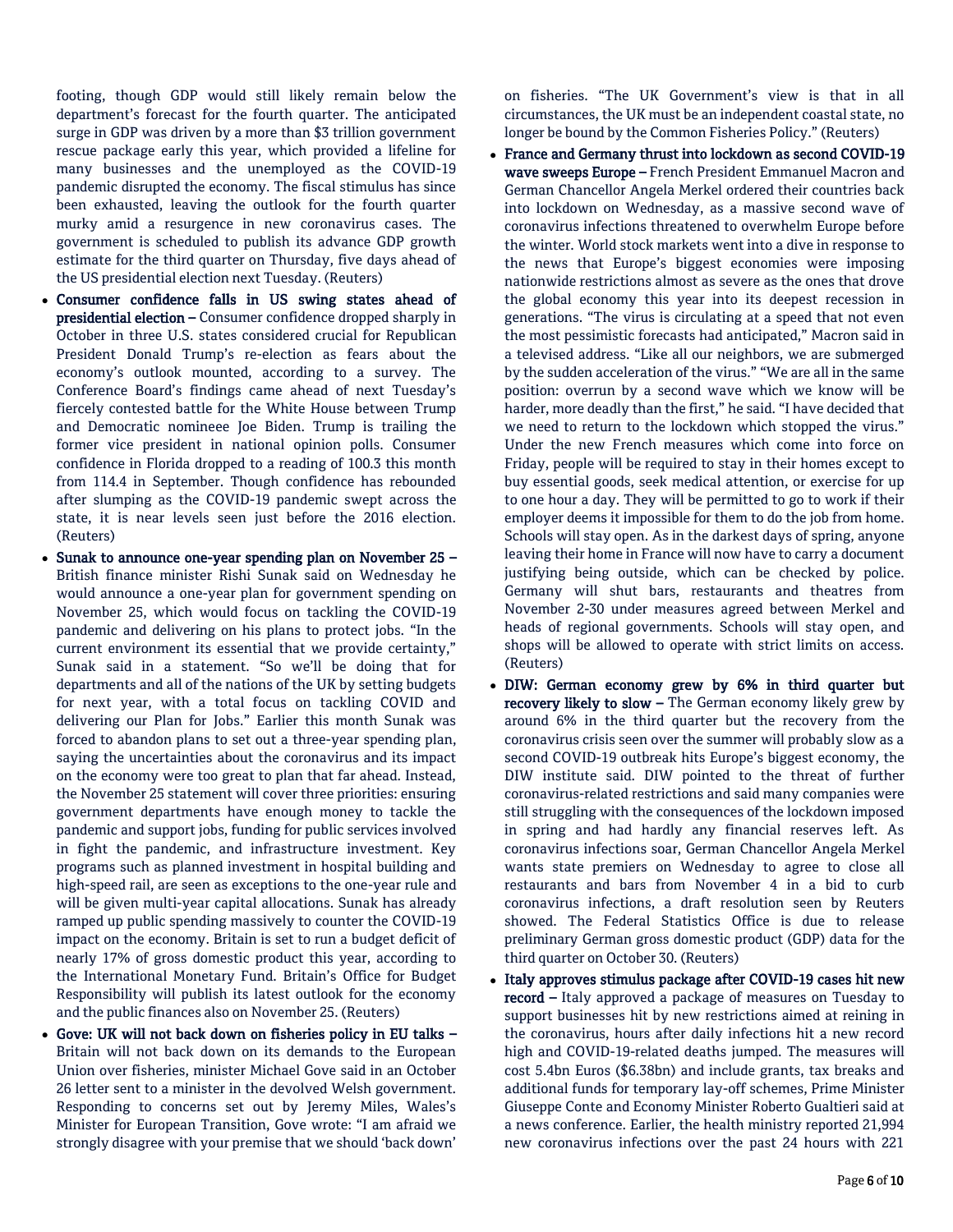deaths, the first time Italy registered more than 200 fatalities in a single day since mid-May. In an effort to curb the resurgent outbreak, Conte on Sunday ordered bars and restaurants to close by 6 pm and shut gyms, cinemas and swimming pools, triggering protests against the closures in several cities. The government has promised there will be no repeat of the delays in the arrival of financial help to businesses which occurred during Italy's first wave of the epidemic in the spring. Gualtieri said the national tax agency would aim to transfer funds directly into people's bank accounts by mid-November using "a mechanism which is fast, simple and effective." The latest aid package includes 2.4bn Euros of one-off payments in favor of 460,000 business, tax credits for rents and the scrapping of the IMU housing tax payment due in December, Gualtieri said. (Reuters)

- Japan PM Suga to announce plan for fresh stimulus package to ease pandemic pain – Japanese Prime Minister Yoshihide Suga will announce next week a plan for fresh stimulus to help the recession-stricken economy shake off the coronavirus crisis, four government and ruling party sources with direct knowledge of the matter said. Although the size of the package has yet to be decided, some ruling party lawmakers have already called for one of about 10tn Yen (\$95.51bn) to cushion the blow from the pandemic. The bulk of the package will consist of about 7tn Yen left over from a 10tn Yen pool set aside to meet emergency needs to combat the pandemic, the sources told Reuters. The rest will be made up of new spending, they added. The total size of the package will likely be smaller than a combined \$2.2tn rolled out in two earlier stimulus packages this year, they said. The package is likely to include extensions to existing programs offering subsidies to help companies keep jobs and address funding strains, the sources said. The government is also expected to extend past January a campaign offering discounts to domestic travel to rescue the country's tourism industry, the sources said. A third extra budget will be compiled around mid-December to fund part of the package, they added. After posting its worst postwar contraction in the second quarter, Japan's economy is expected to have rebounded in the three months through September. (Reuters)
- China bought nearly 30% of Indian steel exports in April-September - China was the top foreign buyer of Indian steel between April and September, government data showed on Wednesday, marking a rare rise in bilateral economic activity at a time of political tensions that have triggered some trade curbs. China bought 1.9mn tons, cornering 29% of India's finished steel exports, which hit their highest in at least six years at 6.5mn tons, the provisional data by Reuters showed. With the Indian economy contracting because of the coronavirus pandemic, domestic demand for steel has been weak, and producers have been offloading their surpluses to Chinese buyers. China, the world's top steel consumer, has bucked the COVID-linked trend of sluggish global demand, supported by economic stimulus such as infrastructure investments. The two countries are locked in their most serious military stand-off in decades, after 20 Indian soldiers were killed in June in clashes at their disputed Himalayan border. New Delhi has also introduced curbs aimed at Chinese investments, but the measures do not affect Indian exports. (Reuters)

## Regional

## IMF: Most MENA countries will see moderate economic growth

in 2021 – Though there are some signs of recovery, recovery across the MENA region and globally will take time, the IMF said in its regional economic outlook, released. For the remainder of 2020, the report highlights the importance of continuing to strengthen health systems and cushion income losses. The outlook for 2021 is that most countries in the region will see growth, albeit subdued. The IMF report indicates that in the near future governments and policymakers need to continue to act decisively to secure jobs, provide liquidity to businesses and households, and protect the less well off. Director of the IMF's Middle East and Central Asia Department, Jihad Azour said: "As countries continue to contain the pandemic's toll, policymakers must increasingly turn their attention to planning and financing the recovery ahead, with a renewed focus on building greener, more inclusive, and more resilient economies." As the immediate recovery takes hold, the region will need to continue strengthening inclusion and addressing pressing vulnerabilities. Alongside providing favorable business environments and nurturing private investments, all of these actions will lay the groundwork for recovery to rebuild stronger, more resilient, and more inclusive economies, the report said. (Zawya)

- Saudi Arabia reports budget deficit of nearly \$10.87bn Saudi Arabia posted a \$10.87bn budget deficit in the third quarter this year, the ministry of finance said on Wednesday. Revenue amounted to SR215.577bn and expenditure at SR256.345bn in the three months to the end of September, it said. Riyadh tripled a value-added tax to 15% in July to boost non-oil income, a move several economists said could weaken domestic demand and slow economic recovery. "The increase in non-oil revenue was supported by the increase in VAT, which also benefited from pent-up consumer demand after the lockdowns as people could not travel outside of Saudi," Head of research at Al Rajhi Capital, Mazen al-Sudairi said. Revenue from taxes was significantly higher in the three months to the end of September, according to the quarterly budget performance report published by the ministry of finance. Overall non-oil revenues jumped by 63% YoY. Government spending was up 7% on an annual basis to SR256.345bn. Subsidies accounted for the biggest increase, rising to SR8.189bn from SR2.602bn in the same period a year earlier, reflecting fiscal support during the crisis. (Reuters)
- Saudi Arabia official reserves drop to lowest since June Official reserve assets of Saudi Arabia fell SR21.9bn, or 1.3%, from the previous month to SR1.68tn in September, according to Saudi Arabian Monetary Agency (SAMA) figures. Reserves are down 11% from the same period last year. Gold unchanged YoY at SR1.62bn. Foreign currency reserves down 8.6% MoM, 10% YoY to SR580.1bn. Special Drawing Rights (SDR) were down 0.8% MoM, 1% YoY to SR30.7bn. IMF reserve position was down 0.8% MoM, up 39% YoY to SR12.2bn. (Bloomberg)
- Extra OPEC+ oil may not find a market, says Aramco Trading CEO – There may not be sufficient oil demand to absorb the planned OPEC+ supply increase in January, said the head of Saudi Aramco's trading arm. Crude is stuck near \$40 a barrel and there are persistent questions around how quickly energy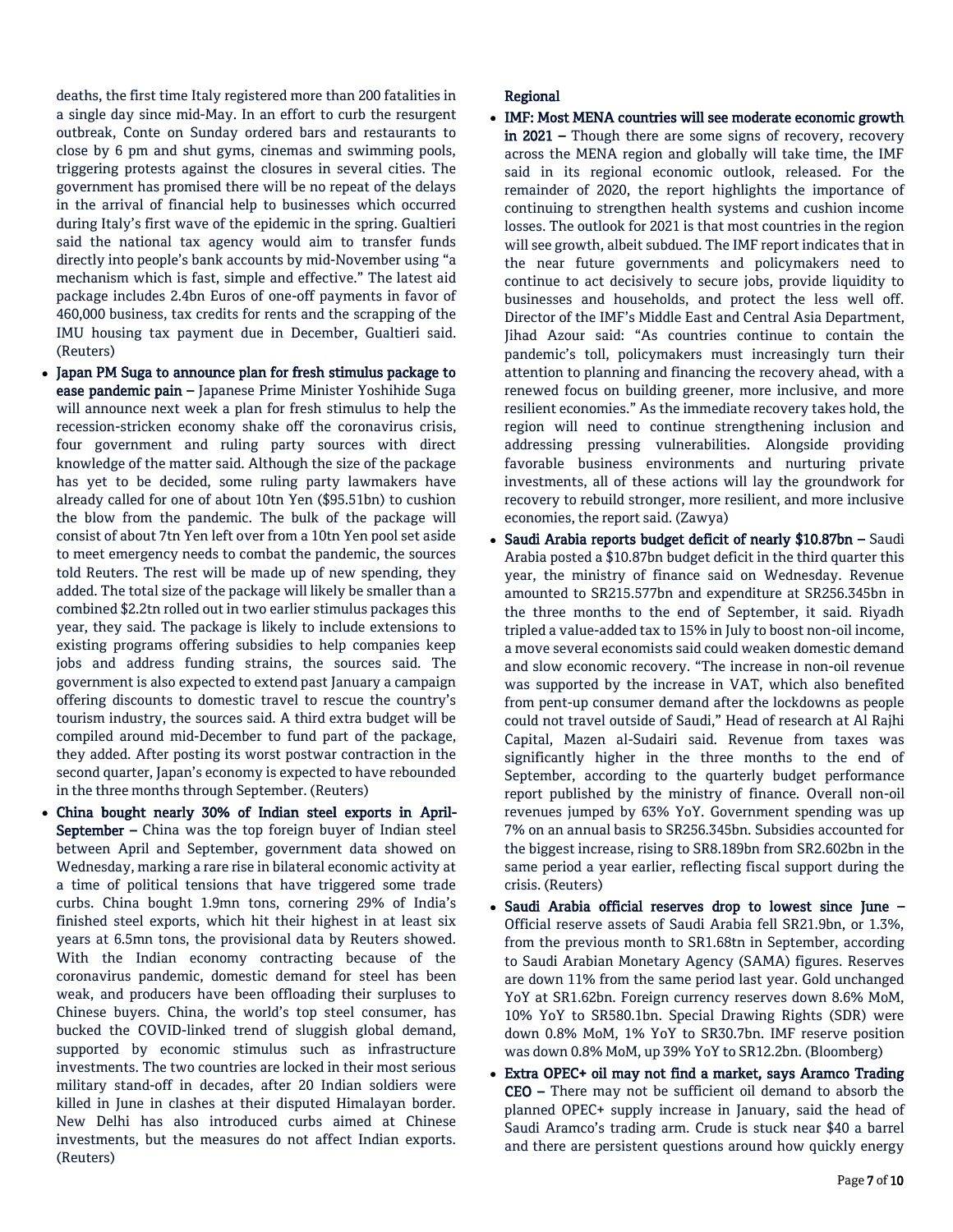demand is recovering, Chief Executive Officer of Aramco Trading, Ibrahim Al-Buainain said. When asked whether OPEC+ should postpone the scheduled easing of production cuts next year, he suggested the signs were not positive. "If the refiners are cutting their throughput, that's a good indication the market is not there," Al-Buainain said in an interview with Dubai consultant Gulf Intelligence. "Any barrel of increase will not help the prices." Oil plunged earlier this year as the coronavirus forced economies into lockdown and grounded airplanes. Prices only recovered after the OPEC and allied producers including Russia agreed in April to slash 9.7mn barrels of output, nearly a 10th of global supply. (Bloomberg)

- Chubb Arabia, Saudi AlAhli Takaful discontinue merger discussions - Chubb Arabia Cooperative Insurance Company and AlAhli Takaful Company (ATC) announced they agreed to end and discontinue merger discussions. The announcement has no material impact of the financial statements of the two insurers, according to a bourse filing on Wednesday. On February19, the boards of the two companies started initial talks over a possible merger. The bilateral discussions aimed to explore mutual interests for the companies' shareholders. (Zawya)
- CBD's net profit falls 21.2% YoY to AED285.3mn in 3Q2020 Commercial Bank of Dubai (CBD) recorded net profit of AED285.3mn in 3Q2020, registering decrease of 21.2% YoY. Net interest income and net income from Islamic financing fell 12.1% YoY to AED443.3mn in 3Q2020. Total operating income fell 5.1% YoY to AED694.7mn in 3Q2020. Total assets stood at AED92.8bn at the end of September 30, 2020 as compared to AED88.1bn at the end of December 31, 2019. Loans and advances and Islamic financing (net) stood at AED63.0bn (+4.7% YTD), while customers' deposits and Islamic customer deposits stood at AED64.0bn (+1.1% YTD) at the end of September 30, 2020. EPS came in at AED0.10 in 3Q2020 as compared to AED0.13 in 3Q2019. (DFM)
- Etihad Airways sells \$600mn in 'transition' Sukuk Etihad Airways, wholly owned by the Abu Dhabi government, on Wednesday sold \$600mn in five-year "transition" Sukuk, or Islamic bonds, which help fund the shift to a greener future, a document showed. It set the final spread for the Sukuk at 200 basis points over mid-swaps and received more than \$700mn in orders for the debt sale, the document from one of the banks arranging the deal showed. It began marketing in the mid-2% area on Tuesday. The sukuk are part of a \$3bn Sukuk program expected to be rated 'A' by Fitch and will be unlisted. Investors had to sign a non-disclosure agreement to see Etihad's financials and invest in the notes. Proceeds of so-called transition bonds are used by companies to gradually switch to more environmentally sustainable operations. Etihad's plans include using more fuel-efficient planes and eliminating singleuse plastics, according to an investor presentation. The airline aims to cut its 2019 carbon emissions level in half by 2035 and reduce emissions to zero by 2050. HSBC and Standard Chartered acted as joint global coordinators and "joint sustainability structuring agents" for the deal. Abu Dhabi Islamic Bank, Dubai Islamic Bank, Emirates NBD Capital, First Abu Dhabi Bank and Mashreqbank were also involved in the debt sale. The airline also invited holders of its outstanding \$1.5bn Sukuk due in 2021

to tender those notes for purchase by Etihad for cash, which ended on Monday. (Reuters)

- ADCB's net profit falls 3.6% YoY to AED1,361.2mn in 3Q2020 Abu Dhabi Commercial Bank (ADCB) recorded net profit of AED1,361.2mn in 3Q2020, registering decrease of 3.6% YoY. Net interest income fell 9.5% YoY to AED1,823.9mn in 3Q2020. Operating income fell 8.6% YoY to AED2,990.8mn in 3Q2020. Total assets stood at AED409.3bn at the end of September 30, 2020 as compared to AED405.1bn at the end of December 31, 2019. Loans and advances to customers, net stood at AED242.9bn (-2.0% YTD), while deposits from customers stood at AED243.6bn (-7.1% YTD) at the end of September 30, 2020. Basic and diluted EPS remained flat YoY at AED0.18 in 3Q2020. (ADX)
- First Abu Dhabi Bank resumes exclusive talks to buy Bank Audi Egypt – First Abu Dhabi Bank (FAB), the largest bank in the UAE, has resumed exclusive talks with Lebanon's Bank Audi to acquire its Egyptian business, FAB said on Wednesday. "These discussions are subject to a confirmatory due diligence exercise, definitive transaction agreements and the necessary regulatory approvals," FAB said. Sources told Reuters last month that FAB planned to restart talks to buy Bank Audi Egypt after they were put on hold in May because of the COVID-19 pandemic. (Zawya)
- Emirate of Sharjah to raise \$250mln in 2029 Sukuk re-opening Sharjah, the third-largest of the UAE, sold \$250mn in a reopening of existing Sukuk due in October 2029, a document from one of the banks arranging the deal showed on Wednesday. It set the final yield at 2.75% after giving initial price guidance of around 2.9% and got more than \$600 million in orders for the tap of the \$750mn 3.234% Sukuk due October 23, 2029. A bond tap is where an existing transaction is reopened using the same documentation as before. This deal is expected to close later on Wednesday. Sharjah has already raised \$2bn with two bond issues this year, in June and July, as it seeks to bolster its finances, which have been hit by the pandemic and cheap oil. (Zawya)
- NBF's net profit falls 99.2% YoY to AED1.2mn in 3Q2020 National Bank of Fujairah (NBF) recorded net profit of AED1.2mn in 3Q2020, registering decrease of 99.2% YoY. Operating Income fell 30.3% YoY to AED306.5mn in 3Q2020. Operating profit before impairment losses fell 37.0% YoY to AED185.9mn in 3Q2020. Total assets stood at AED41.8bn at the end of September 30, 2020 as compared to AED42.8bn at the end of December 31, 2019. Loans and advances and Islamic Financing receivables stood at AED25.4bn (-6.4% YTD), while customers' deposits and Islamic customer deposits stood at AED31.2bn (-2.3% YTD) at the end of September 30, 2020. EPS came in at AED0.001 in 3Q2020 as compared to AED0.071 in 3Q2019. (ADX)
- IIF: IMF outlook for Oman's budget deficit, economy is too bleak - The Institute of International Finance (IIF) projects "much lower" fiscal deficits and a better economic performance in Oman than forecast by the IMF. The IIF cites the following reasons for the difference in its budget calculations: Oman's average crude oil export prices for 2020 are expected to be around \$4 per barrel higher than Brent or IMF forecast. Hydrocarbon production likely to decline by only 2% this year,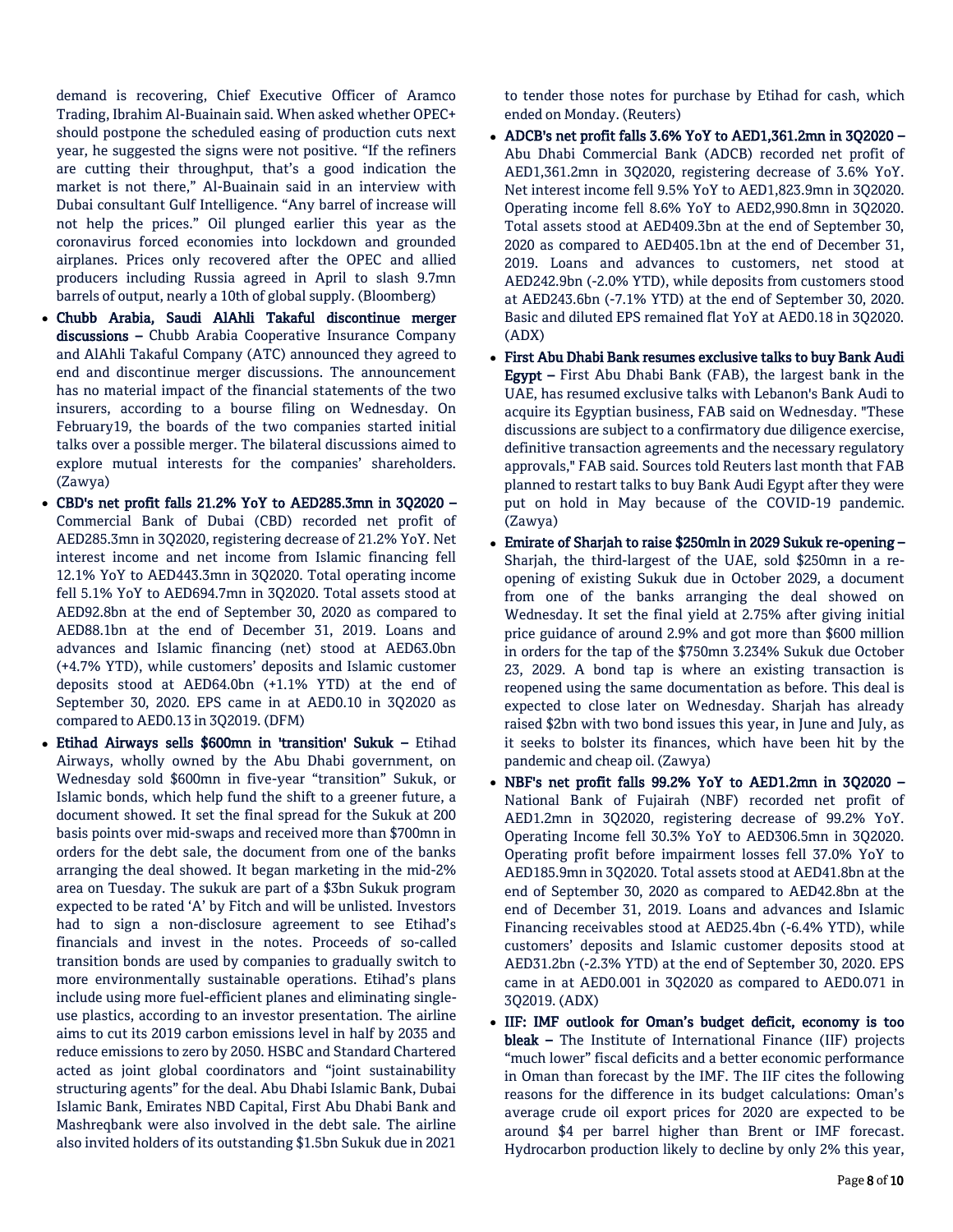compared with a much bigger drop projected by the IMF. The IIF anticipates Oman to continue with its fiscal adjustment, including further cuts in spending and the introduction of a VAT in early 2021. "Good progress is being made in fiscal adjustment and in structural reform implementation," IIF's Garbis Iradian, Samuel LaRussa and Andrew Woodward said in a report. Oman is likely to run a budget deficit of 13.4%/GDP this year and experience an economic contraction of 6.2%, according to the IIF; it expects the shortfall to narrow to 8.3% in 2021 and says the authorities "may be able to achieve fiscal balance" by 2025. The IMF's projections are for a fiscal gap of over 18% and the economy to shrink 10% in 2020. Oman has brought its fiscal break -even oil price from \$90/barrel in 2019 to \$73 in 2020, the IIF estimates; further measures could lower it to \$52 by 2025. "Financing needs will remain large," the IIF says, projecting the fiscal deficit and debt maturity on external debt together at \$8bn in 2021. Oman could meet its financing needs through external debt issuance, drawing down on its sovereign wealth fund and borrowing at home; an additional option is for the government to borrow from Chinese banks. The IIF warns that "downside risks are significant" and could include a second wave of the pandemic, lower -than -expected oil prices, slower implementation of reforms and "long -term scarring from a protracted recession." (Bloomberg)

 Oman said to plan Gulf Sultanate's biggest property trust IPO – Oman REIT Fund is planning an initial public offering that could raise about \$100mn, in what could be the biggest -ever listing of a property trust in the Gulf Sultanate, sources said. The REIT, managed by Shumookh Fund Management LLC, plans to seek a valuation of \$170mn or more, according to sources. It aims to offer an annual dividend yield of about 7%, sources added. Muscat -based United Securities is managing the offering, sources said. The REIT's portfolio will include residential, commercial, office and logistics properties contributed by local companies and pension funds, according to the people. The potential deal could rank as the country's largest REIT IPO since the Capital Markets Authority set up regulations for such listings in 2018. Aman Real Estate Investment Fund, which started trading on the Muscat bourse earlier this year, was the first to take advantage of the new rules. Shumookh Fund Management confirmed that it has filed a draft prospectus for the IPO with Oman's market regulator and is awaiting approval. (Bloomberg)